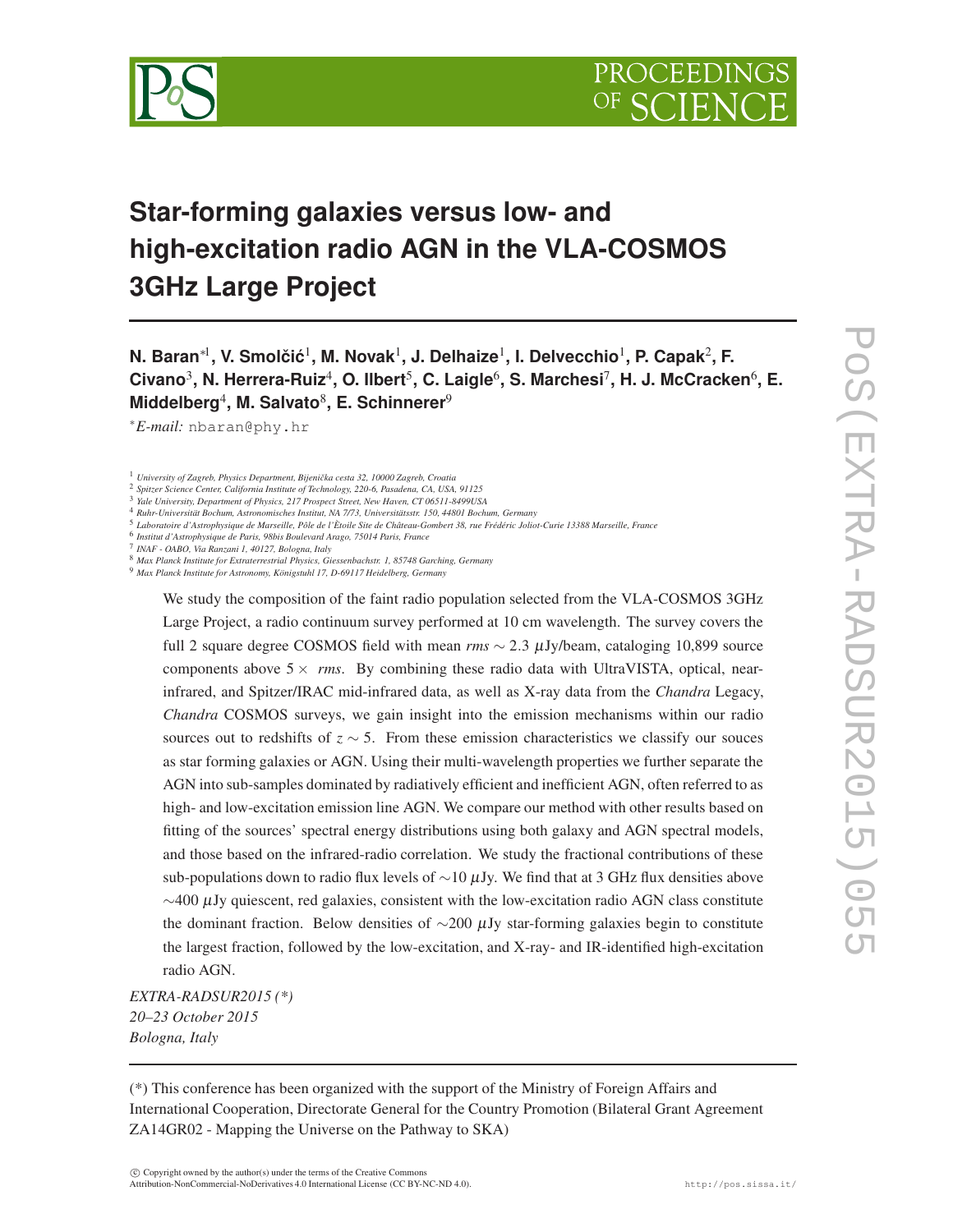# 1. Introduction

In extragalactic radio (cm) continuum surveys two main populations of sources are usually detected: star-forming galaxies and active galactic nuclei (AGN) (e.g., Miley 1980, Condon 1992, and recently Smolčić et al. 2008). A large fraction of radio emission originates from synchrotron radiation emitted by supernovae explosions, and from the vicinity of supermassive black holes (Condon, 1992). A smaller fraction arises from the free - free scattering processes. AGN emit throughout the electromagnetic spectrum, and not only are they detectable at the radio wavelengths, but certain types of AGN are powerful radio sources. In recent years, the presently favored classification scheme for radio sources focuses on their physical properties, and is linked to the existence (or the lack) of high-excitation optical emission lines (Hine & Longair 1979, Hardcastle et al. 2006, 2007, Allen et al. 2006, Smolčić et al. 2008, Smolčić 2009, Heckman & Best 2014). Optically defined blue and green galaxies are the usual hosts of high-excitation radio AGN (HERAGN) which can also be identified via their optical, X-ray and/or mid-infrared photometry (e.g., Hardcastle et al. 2013). Low-excitation radio AGN (LERAGN) are only detectable at radio wavelengths, and are thought to be hosted by quiescent red galaxies (see Smolčić 2009), and are also regarded as radio loud (Condon 1992, Padovani et al. 2015). These two distinct types of radio AGN also exhibit differences in the way they accrete matter onto the central supermassive black hole (SMBH) (e.g., Hardcastle et al. 2006, Smolčić 2009). HERAGN are found to be accreting radiatively efficiently, likely through the presence of an accretion disk, as postulated by the unified model of AGN (e.g., Urry & Padovani 1995). LERAGN are thought to be powered via advection dominated accretion flow (see Heckman & Best 2014), and do not fit into the unified model of AGN (e.g., Smolcić 2009, Best & Heckman 2012). A set of proxies reflecting the physical properties of the sources detected in deep sky surveys, such as COSMOS, would allow for their separation into the abovementioned sub-populations. In this work, we use proxies derived from optical, infrared, and X-ray data, to determine the nature of the sources detected in the VLA-COSMOS 3GHz Large Project (Smolčić et al., in prep), and to study the population mix of microjansky radio sources up to  $z \sim 5$ . We separate the radio population into three main types: star-forming galaxies, and two types of AGN based on their X-ray, infrared emission, and host galaxy colors. In Section 2 we present the dataset. The classification of the radio source components is described in Section 3. The results of the separation, and their interpretation in the context of the sources' physical properties follow in Section 4. Finally, in Section 5 we discuss the composition of the faint radio source population.

# 2. Data

# 2.1 Radio Data

The VLA-COSMOS 3GHz Large Project encompasses 384 hours of observations with the Karl J. Jansky Very Large Array (VLA) in S-band (centered at 3 GHz with 2,048 MHz bandwidth) as described in detail in Smolčić et al. (in prep). The source component catalog was extracted from the 2.6 deg<sup>2</sup> 3 GHz map, and contains 10,899 components with a local signal-to-noise ratio (SNR)≥ 5. Within the 2 deg<sup>2</sup> of the COSMOS field, the median *rms* is  $\sim$  2.3  $\mu$ Jy/beam, at a resolution of 0.75".

<sup>∗</sup>Speaker.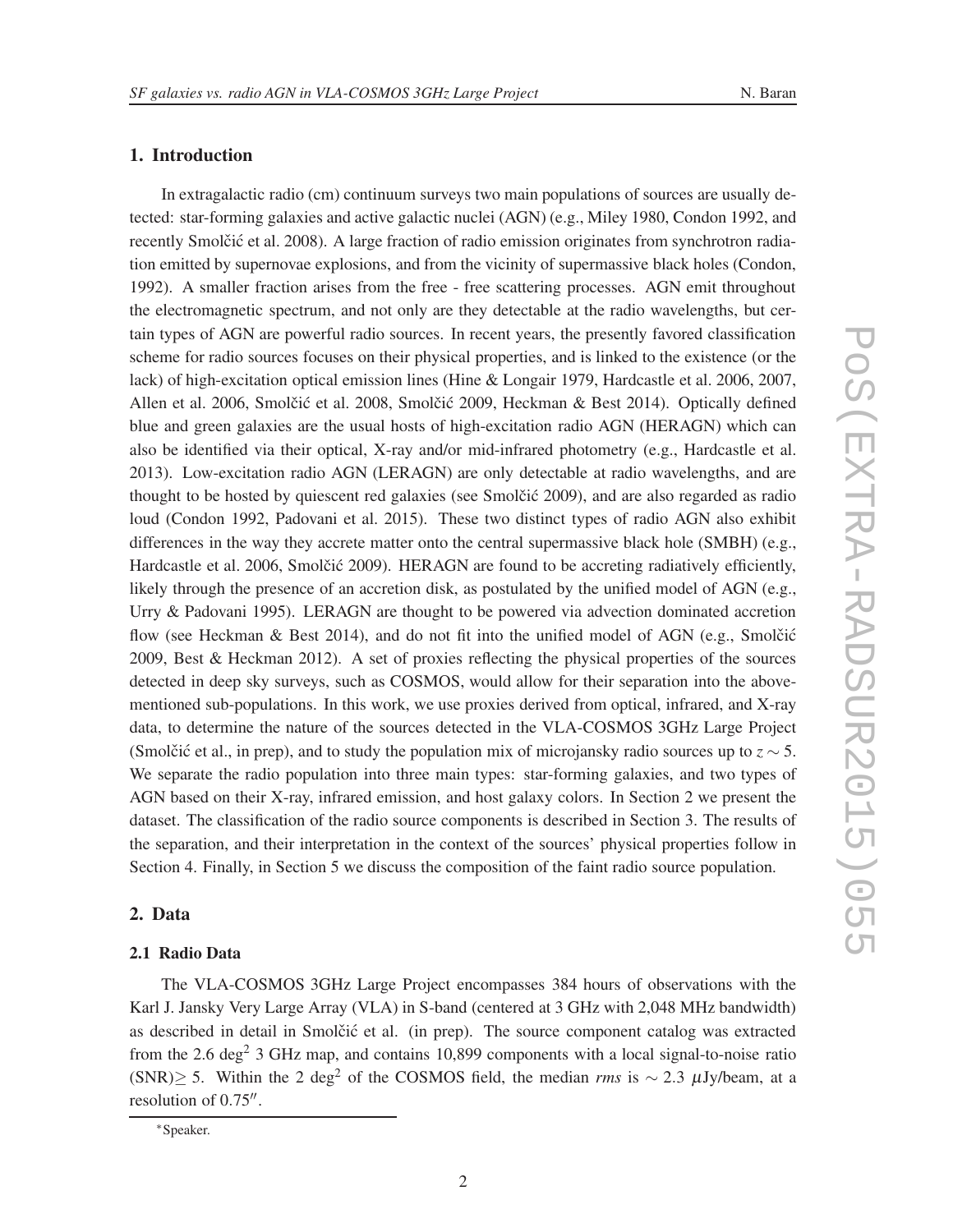# 2.2 Mid-infrared - near-ultraviolet data and redshifts

We here use the photometry and photometric redshift catalogs (COSMOS2015 hereafter) described by Laigle et al. (submitted). These contain 1,182,108 sources detected in the map resulting from the chi-squared sum of  $YJHK<sub>S</sub>$  and Subaru  $z^{++}$  images, where  $YJHK<sub>S</sub>$  is taken from Ultra-VISTA DR2<sup>1</sup>. The COSMOS2015 catalog lists optical and NIR photometry in over 30 bands for each source. Laigle et al. have computed photometric redshifts for the sources using LEPHARE (see also Ilbert et al. 2009, 2013). Using the full COSMOS spectroscopic data, they report a photometric redshift accuracy of  $\sigma_{\Delta z/(1+z_s)} = 0.007$  with respect to zCOSMOS (Lilly et al., 2007), and  $\sigma_{\Delta z/(1+z_s)} = 0.021$  for  $3 < z < 6$  (cf. Table 4 in Laigle et al., submitted). The VLA-COSMOS 3GHz Large Project mosaic with overlaid masked areas (due to saturation from stars, and map edges) in the optical-NIR data is shown in Fig. 1. The resulting effective area with accurate UV-NIR photometry is  $1.8 \text{ deg}^2$ .

We use the latest spectroscopic redshift catalog available to the COSMOS team (M. Salvato in prep.). The catalog compiles a range of spectroscopic surveys of the COSMOS field, including SDSS (DR12; Alam et al. 2015), zCOSMOS (PI: S. Lilly), VIMOS Ultra Deep Survey (VUDS; Le Fèvre et al. 2015), MOSFIRE (Scoville et al. 2015 in prep.), MOSDEF (Kriek et al., 2015), and  $DEIMOS<sup>2</sup>$ .



Figure 1: VLA-COSMOS 3GHz Large Project mosaic with regions masked due to saturation from stars and map edges in COSMOS2015 catalog grayed-out.



Figure 2: Photometric redshift distribution of the radio-COSMOS2015 matched sample of 6,214 sources.

#### 2.3 X-ray data

We use the most recent COSMOS X-ray catalog of point sources (Marchesi et al., 2016), drawn from the *Chandra* COSMOS-Legacy survey (Civano et al., 2016). The *Chandra* COSMOS-Legacy survey combines the *Chandra* COSMOS (Elvis et al., 2009) data with the new *Chandra* ACIS-I

<sup>&</sup>lt;sup>1</sup>A detailed description of the survey and data products can be retrieved at: http://ultravista.org/release2/uvista\_dr2.pdf

<sup>2</sup>DEIMOS PI: Jehan Kartheltepe, Peter Capak, Mara Salvato, Günther Hasinger and Nick Scoville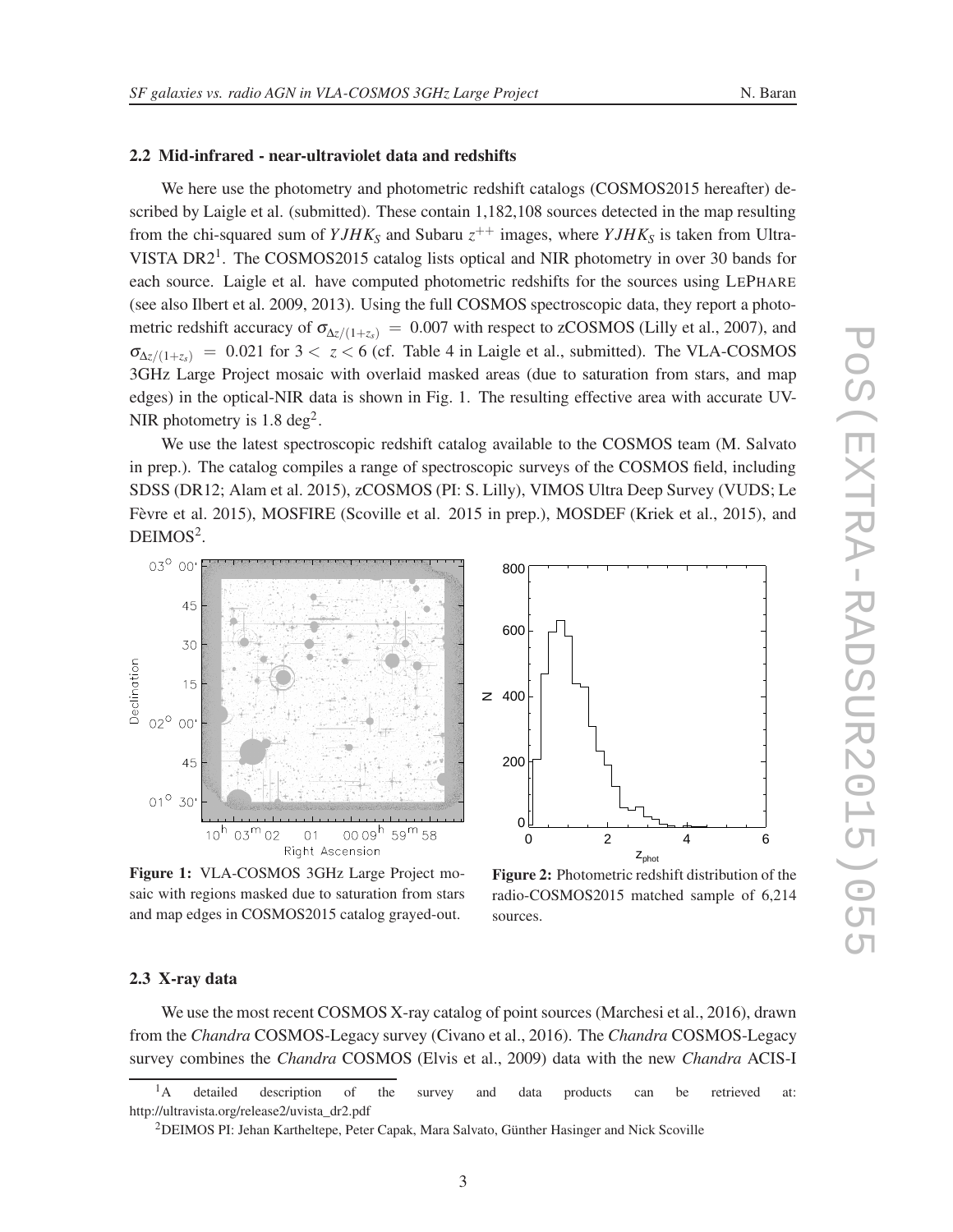data (2.8 Ms observing time) resulting in a total exposure time of 4.6 Ms over 2.15 deg<sup>2</sup> area, reaching a [0.5 - 2] keV limiting depth of  $2.2 \times 10^{-16}$  erg s<sup>-1</sup> cm<sup>-2</sup>, and  $8.9 \times 10^{-16}$  erg s<sup>-1</sup> cm<sup>-2</sup> in the [0.5 - 10] keV band (Civano et al., 2016). The catalog contains 4,016 X-ray point sources in the *Chandra* COSMOS-Legacy survey, out of which 3,877 have optical–MIR counterpart (Marchesi et al., 2016). For these latter, spectroscopic (see Civano et al. 2016), or photometric redshifs (Salvato et al. in prep.) are available. The catalog lists X-ray fluxes, and intrinsic (i.e. unobscured) X-ray luminosities in the full [0.5 - 10] keV, soft [0.5 - 2] keV, and hard [2 - 10] keV X-ray bands.

# 3. Multi-wavelength counterparts of VLA-COSMOS 3GHz Large Project source components

## 3.1 MIR - Optical counterparts

Out of 10,899 radio source components in the 3 GHz map, 8,750 (80%) fall within the unmasked 1.8 deg<sup>2</sup> area in the optical–NIR maps (see Fig. 1, and Sec. 2), where the most accurate photometry and photometric redshifts are available. We then positionally match those radio source components with the sources listed in the COSMOS2015 catalog using a 0.4′′ matching radius. This yields 7,122/8,750 (81%) matches. We estimate a false match probability of  $\leq 2\%$  based on a positional match of 10,899 randomly positioned sources. We have verified that photometric redshift accuracies for our radio-COSMOS2015 matched sources ( $\sigma_{\Delta z/(1+z_c)} = 0.01$ ) are in agreement with the accuracies given by Laigle et al. (see Sec. 2.2). To select only sources with the most accurate photometric redshifts, we have introduced a cut in *i*-band magnitude of  $m_i \leq 25.5$  (Ilbert et al., 2009). This reduces our sample to 6,214 radio sources with MIR-optical counterparts. Spectroscopic redshifts are available for 2,553 (41%) sources, while 3,661 (59%) have only photometric redshifts. The photometric redshift distribution of the matched sources is shown in the Fig. 2.

#### 3.2 X-ray counterparts

Of the 6,214 sources from the radio - COSMOS2015 dataset, 816 (13%) are associated with the X-ray point sources (see Sec. 2.3) according to the X-ray - optical - MIR matched catalog of Marchesi et al. (2016).

## 4. Radio source classification

#### 4.1 X-ray AGN

We consider all sources in our sample with intrinsic X-ray full band  $[0.5 - 8]$  keV luminosity  $(L_X)$  above  $log(L_X / erg s^{-1}) = 42$  to be X-ray AGN (e.g., Szokoly et al. 2004). From a total of 6,214 sources, 767 (∼ 13%) are selected as X-ray AGN. This amounts to 94% of the full radio-Xray sample, as defined in Section 3.2.

## 4.2 Mid-infrared AGN

To complement the X-ray AGN selection criterion, we apply the MIR-based selection method of Donley et al. (2012). This method identifies the warm dusty tori surrounding the central SMBH, using the range of colors constructed from four IRAC bands at 3.6, 4.5, 5.8 and 8  $\mu$ m (see Donley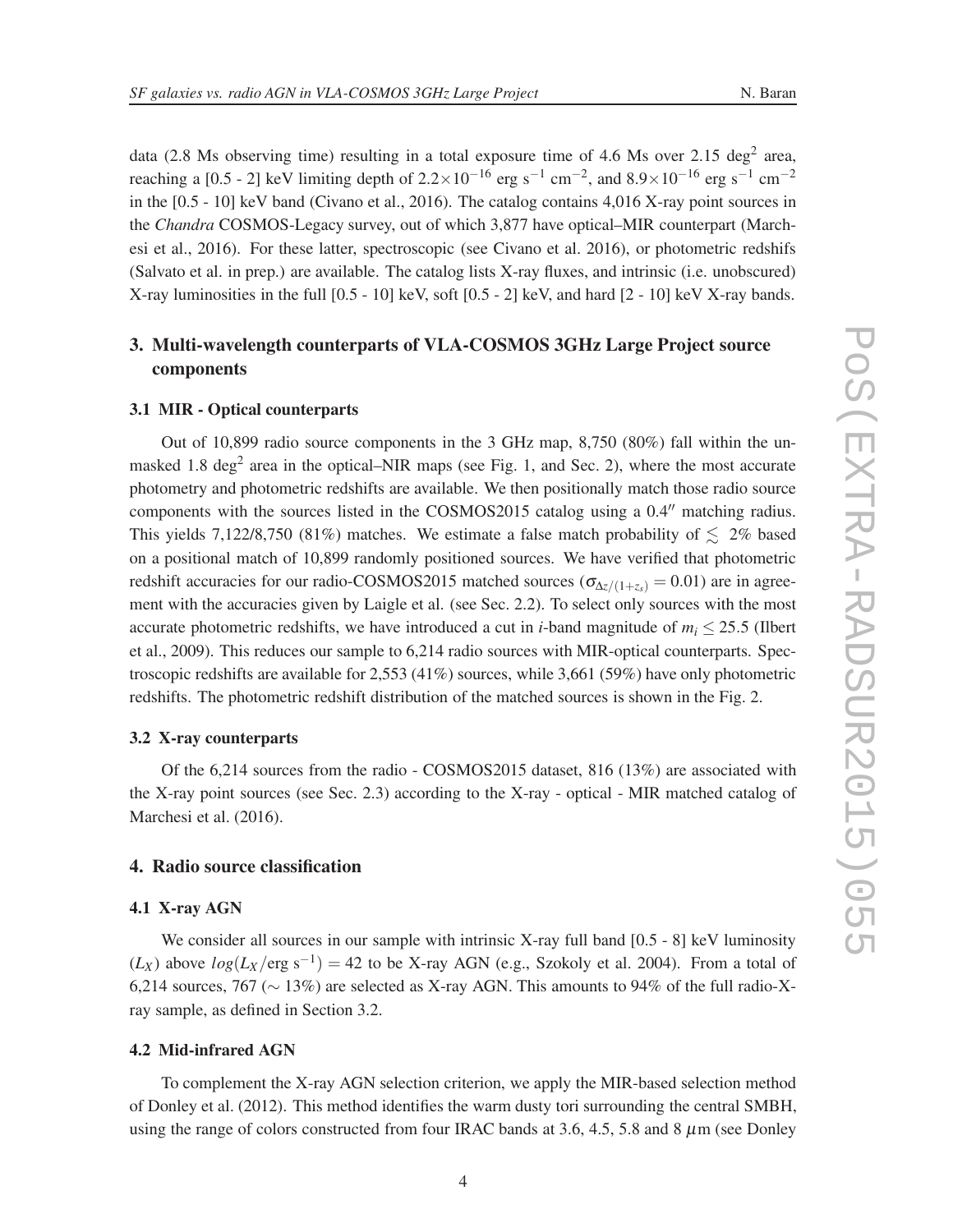et al. 2012 for details). Using this method, we find 365 MIR-identified AGN in total, out of which 201 were also identified as X-ray AGN. Although ∼18% of the sources classified as X-ray AGN also satisfy MIR AGN criteria,  $\sim$  3% of sources in our sample fit MIR AGN criterion only. Thus, both MIR and X-ray AGN selection criteria are required to reach a more complete perspective of radiatively efficient AGN activity in our radio sample.

#### 4.3 Rest-frame optical colors as a proxy for star-forming and quiescent galaxies

We find that in 4,431 ( $\sim$  85%) of the 6,214 radio-selected sources in our sample do not display signatures of AGN activity in the X-ray or MIR. We therefore assume that emission of the host galaxy (and not that of AGN) dominates their optical-MIR spectrum of these objects. To separate galaxies based on their extent of star-formation activity, we use a rest-frame optical color-based separation method, already used and tested by Ilbert et al. (2010). This method separates sources based on the their near ultraviolet (*NUV*) and *r* rest-frame colors  $(M_{NUV} - M_r)$  corrected for internal dust extinction (see Ilbert et al. 2010 for details). Sources are considered *quiescent* (red) if  $M_{NUV} - M_r > 3.5$ , having *intermediate* star-formation activity (green) if  $3.5 > M_{NUV} - M_r > 1.2$ , and having *high* star-formation activity (blue) if  $M_{NUV} - M_r < 1.2$ . By applying the method to the 4,431 sources that were not selected as X-ray or MIR AGN, we find 1,595 *intermediate*, and 2,836 *high-activity* galaxies, which, as shown below can be considered as star-forming galaxies. Further, we find 852 red, quiescent galaxies.

#### 4.4 Physical properties of differently selected radio source populations

Radiation arising from AGN carries a signature of physical mechanisms at play. In the absence of spectral information which would directly prove the (non)existence of high-excitation optical emission lines, we assess the radiative efficiency of accretion using proxies derived from X-ray, MIR and rest-frame optical emission. We thereby separate AGN population into HERAGN dominated, and LERAGN dominated sub-populations.

HERAGN are thought to have radiatively efficient modes of accretion (see Evans et al. 2006, Smolčić 2009, Best & Heckman 2012). Signatures of radiatively efficient accretion include a powerful X-ray emission, and MIR emission if a warm dusty torus is present around the central SMBH (Donley et al., 2012). Thus, we expect the X-ray, and MIR identified AGN sources to be predominantly consistent with properties of HERAGN.

LERAGN are radiatively inefficient AGN (Hine & Longair, 1979), and do not display properties consistent with the unified model of AGN (Smolčić, 2009), remaining mostly undetected in X-ray and MIR. In the local Universe, LERAGN are hosted by optically red galaxies (Evans et al. 2006, Smolčić 2009, see also Smolčić 2016, this Volume). Since the red rest-frame color indicates a low level of star-formation, consistent with quiescent galaxies, the radio emission from non-HERAGN radio sources with red rest-frame optical colors likely arises from AGN activity. Thus, we expect that red non-HERAGN radio sources are predominantly LERAGN.

For radio sources that do not display characteristics of AGN, we assume most of radio emission is arising from the supernovae explosions within the galaxies, linked to their star-formation rate (Ulvestad, 1982). Therefore we classify as a non-active star-forming galaxy any radio source in our sample that displays green or blue optical colors (hence has intermediate to high levels of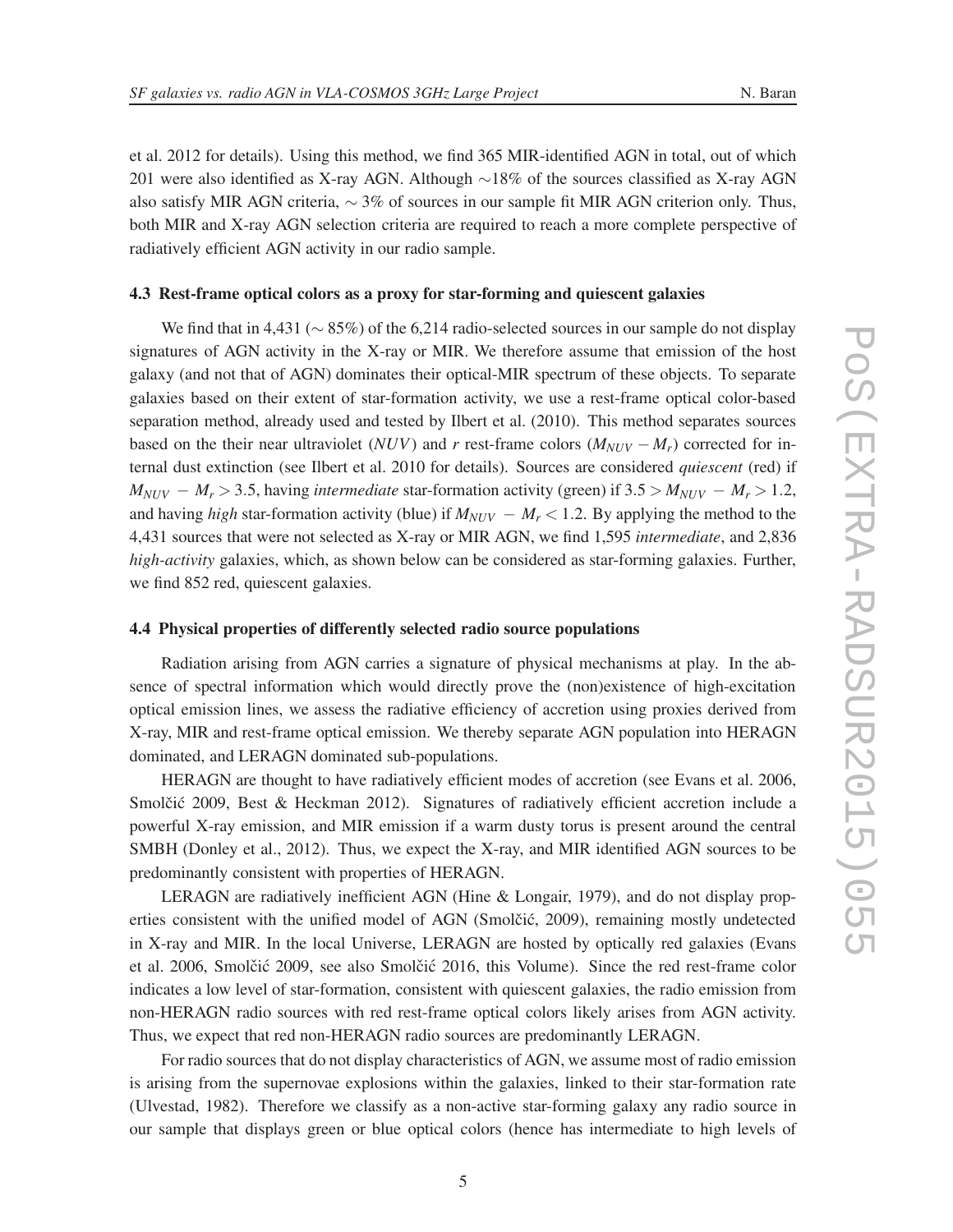| Sample group   | Fraction | Likely dominated by |  |
|----------------|----------|---------------------|--|
| X-ray AGN      | 12%      | <b>HERAGN</b>       |  |
| <b>MIR AGN</b> | 3%       |                     |  |
| Red galaxies   | 14%      | <b>LERAGN</b>       |  |
| Green galaxies | 26%      | Star-forming        |  |
| Blue galaxies  | 45%      |                     |  |

Table 1: Overview of the sample, the fraction of each type in our sample (6,214), and classification.

star formation activity) and is not previously identified as LERAGN or HERAGN. This has been verified by Delhaize at al. (in prep.) who find that such objects closely follow the infrared-radio correlation of star-forming galaxies.

We have compared our classification with the results based on the spectral energy distribution (SED) fitting, performed on the same sample by I. Delvecchio et al. (in prep.). They use an updated set of MAGPHYS templates suitable to fit the SED of galaxies hosting an AGN as well as regular galaxies (da Cunha et al. 2008, Berta et al. 2013). In addition to the X-ray and MIR-selected AGN, as defined here, they identify further AGN, based only on the SED fitting results (Delvecchio et al., 2014). A comparison with their method suggests that our X-ray+MIR-AGN sample is about 70% complete. This is consistent with the findings based on Very Large Baseline Array (VLBA) (PI: E. Middleberg, see Herrera-Ruiz et al. in prep.) point source catalog at 1.4 GHz. Out of 468 VLBA sources in total, we find 301 positional matches with our radio-COSMOS2015 sample in a 0.1′′ radius, where 203 (67%) have already been selected as AGN. Since VLBA point sources are very compact (∼1/100′′ resolution) they can be considered either as compact starburst regions or AGN. The SFR analysis points to the latter as the source of the radio emission (e.g., Delvecchio et al., in prep). The lack of AGN features from SED fitting further suggests the predominantly lower radiative efficiency of our red galaxy (LERAGN dominated) sample, with respect to our X-ray and MIR-selected AGN. This is consistent with the results from Delhaize et al. (in prep.) who find a significant radio excess with respect to star-formation rate for our red, quiescent galaxy population, thus confirming its properties are dominated by LERAGN. A slight radio excess in HERAGN is also notable, while blue and green galaxies show no radio excess, and are, thus, considered predominantly star-forming. Our classification scheme is summarized in Table 1.

#### 5. Composition of the sub-millijansky radio source population

After separating the 3 GHz radio sources into three distinct categories, we study their fractional contributions to the total number of sources as a function of 3 GHz radio flux. This is shown in Fig. 3. It is notable that above  $\sim$  400µJy the LERAGN dominate, followed by HERAGN and starforming galaxies. Below  $\sim 200 \mu$ Jy the situation reverses, and star-forming galaxies dominate the fraction while low-excitation sources contribute the least. This is consistent with previous results from Smolčić et al. 2008, Mignano et al. 2008, Bonzini et al. 2013 and Padovani et al. 2015.

In summary, we have classified objects detected in the VLA-COSMOS 3GHz Large Project into sub-populations dominated by high- and low-excitation radio AGN, and star-forming galaxies,